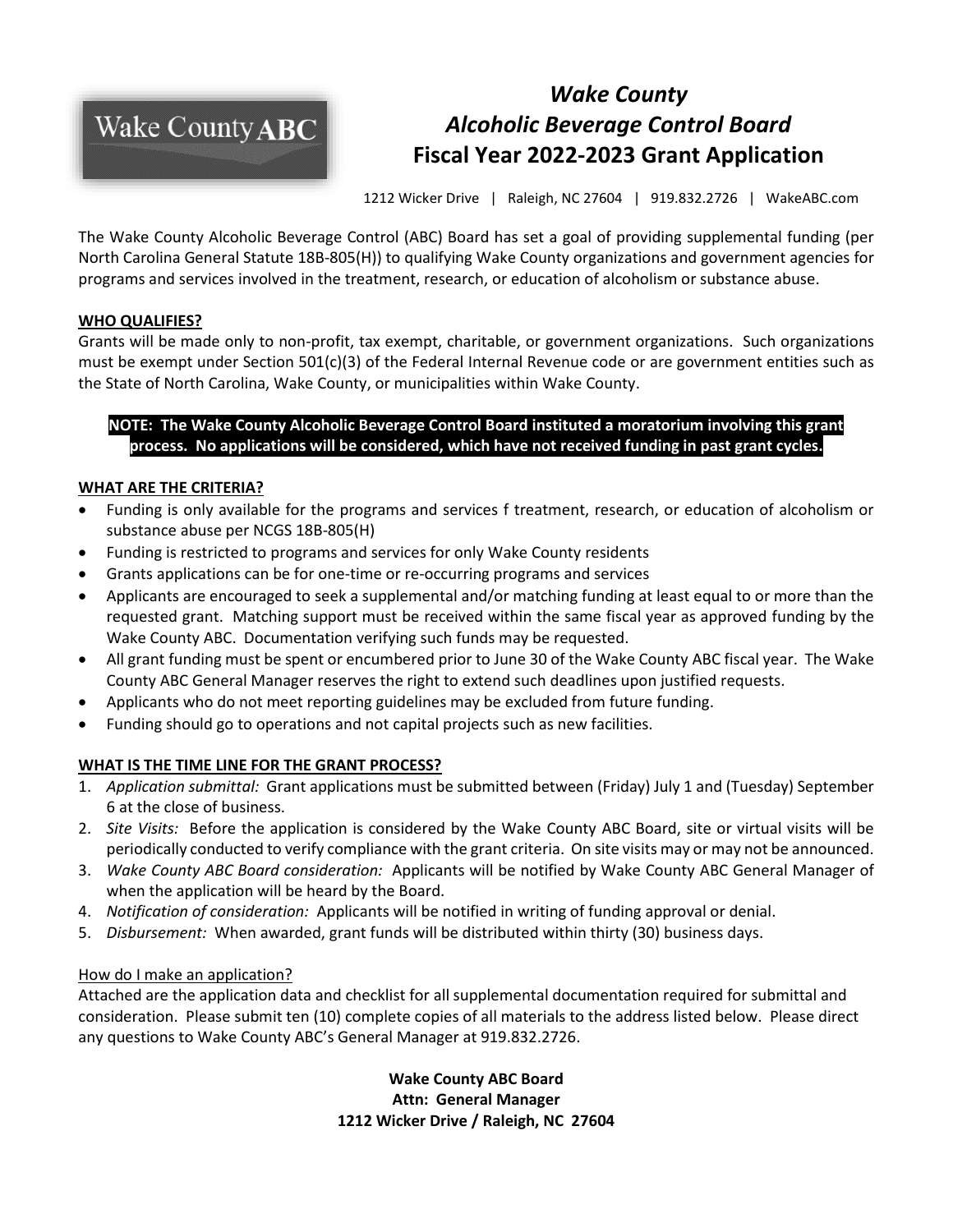# *Wake County Alcoholic Beverage Control Fiscal Year 2022-2023 Grant Applications*

**Please submit paperwork supplying the following information. List out each "Section" and "Number" in the order listed below when supplying the requested information. Follow any guidelines with maximum character limits if mentioned.**

### **SECTION A: GENERAL INFORMATION**

- 1. Organization's name
- 2. Project title
- 3. Physical Address
- 4. Is this a "new project" or an "on-going project" that has been funded by Wake County ABC in the past?
- 5. Organization's website address
- 6. Grant application point of contact's name
- 7. Grant application point of contact's title
- 8. Grant application point of contact's email address
- 9. Brief summary about your organization, history, and mission (no more than 200 words)
- 10. Brief summary about his proposed project (no more than 200 words)
- 11. Total project budget
- 12. Amount requested from Wake County ABC

# **SECTION B: PROJECT JUSTIFICATION**

Within 1,000 words or less, please justify your project by giving a summary explaining the following.

- 13. What specific need or problem does your project address with the treatment, research, and/or education of alcoholism or substance abuse?
- 14. How will your project address the need or problem?
- 15. What population or demographic is your project designed to serve?
- 16. What is the percentage of customers whom you serve that are dealing with alcohol or substance abuse?
- 17. Why and how is this target population or demographic at risk to alcohol or substance abuse?
- 18. How will the target population or demographic benefit from your project?
- 19. What is the strategy to reach this target population?
- 20. What other partnering organizations will be involved in this project?

# **SECTION C: PROJECT MANAGEMENT AND IMPLEMENTATION**

21. Within 500 words or less, please provide a timeline to demonstrate how this project will be implemented. The timeline should include specific steps, key staff, volunteer involvement, as well as collaborative partner involvement in each step. The names and qualifications of the key staff, volunteers, and partners would be beneficial.

# **SECTION D: PROJECT EVALUATION AND BENCHMARKING**

22. Within a 500 words or less, please list what methods you will use to evaluate your project's impact on alcohol and substance abuse. Include how the impact will be measured including goals, strategies, and measurements.

# **SECTION E: PROJECT SUSTAINABILITY**

23. Within a 500 words or less, please explain how your Organization will support this project into future years if it were to continue. List any additional resources that may be needed to support this project and the plans for acquiring and procuring them.